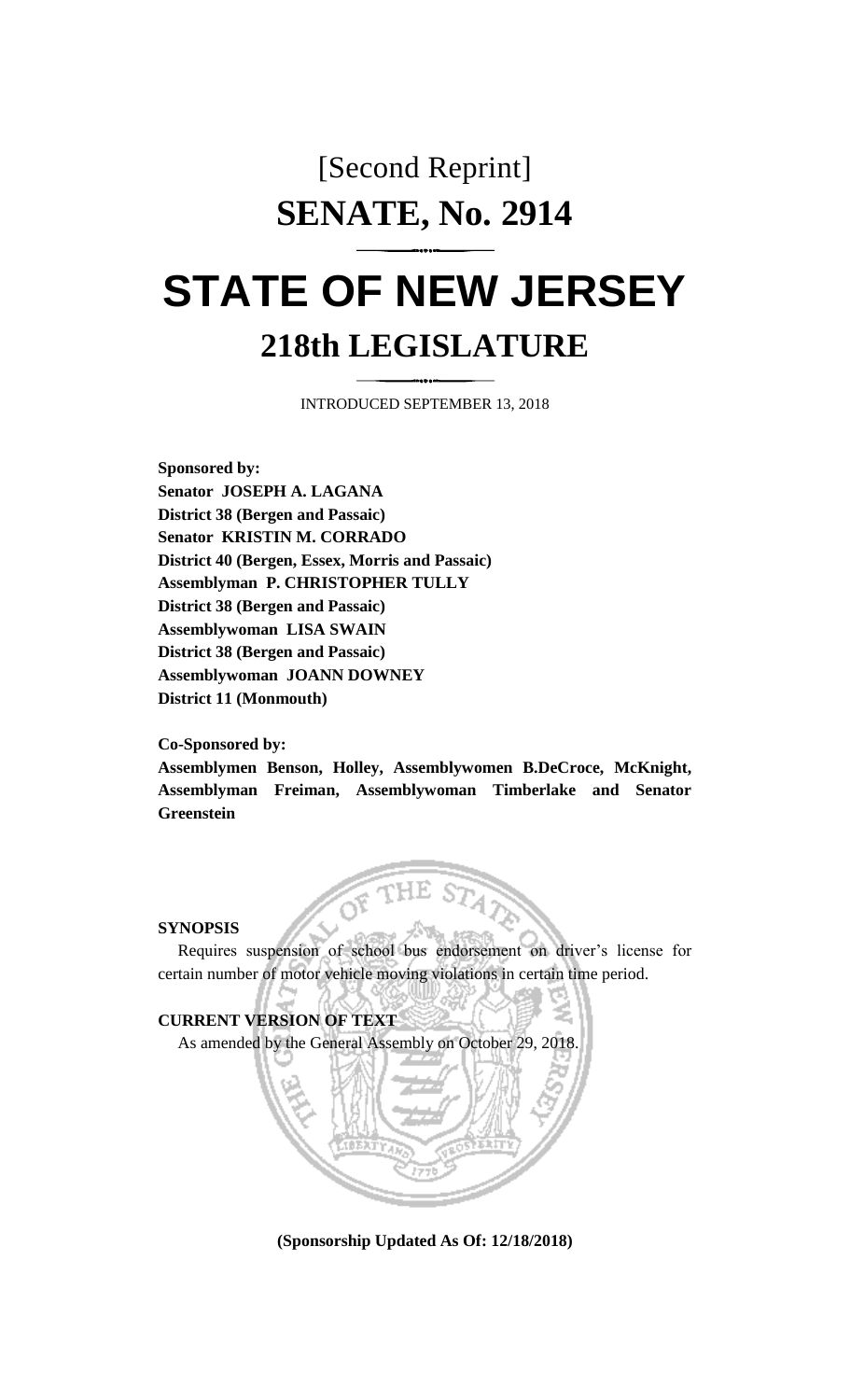**AN ACT** concerning school bus endorsements and supplementing Title 39 of the Revised Statutes. **BE IT ENACTED** *by the Senate and General Assembly of the State of New Jersey:* 1. a. For the purposes of this section: "Chief administrator" means the Chief Administrator of the New Jersey Motor Vehicle Commission. "Commercial motor vehicle" shall have the same meaning as provided in section 3 of P.L.1990, c.103 (C.39:3-10.11). "Motor vehicle moving violation" means any violation of the motor vehicle laws of this State or any other jurisdiction for which 14 <sup>1</sup><u>motor</u><sup>1</sup> vehicle points are assessed by the chief administrator pursuant to section 1 of P.L.1982, c.43 (C.39:5-30.5) or any violation of the motor vehicle laws of any other jurisdiction for 17 which <sup>1</sup>motor<sup>1</sup> vehicle points would be assessed if that violation had occurred in this State. "Non-commercial motor vehicle" shall have the same meaning as provided in section 3 of P.L.1990, c.103 (C.39:3-10.11). b. The chief administrator shall suspend the school bus endorsement of a person for 90 days following the date of the last 23 conviction<sup>1</sup>, or upon notification of an out-of-State conviction, 24 whichever date is later in time,<sup>1</sup> if the person is convicted of three or more motor vehicle moving violations in a three-year period or accumulates six or more motor vehicle penalty points while operating a commercial motor vehicle or non-commercial motor vehicle. 29 c. The chief administrator shall <sup>1</sup>[immediately]<sup>1</sup> notify the Commissioner of Education of the suspension of a school bus driver's school bus endorsement pursuant to subsection b. of this section **<sup>1</sup>** within one business day following the date of the 33 suspension<sup>1</sup>. d. Upon notification from the chief administrator pursuant to subsection c. of this section, the Commissioner of Education shall **[**immediately]<sup>1</sup> notify the board of education that employs the 37 school bus driver <sup>1</sup>, the nonpublic school that employs the school 38 bus driver,<sup>1</sup> or the contractor that employs the school bus driver that the school bus driver's school bus endorsement has been suspended 40 pursuant to subsection b. of this section <sup>1</sup> within one business day 41 following the date <sup>2</sup> of notification<sup>2</sup> of the suspension<sup>1</sup>. If a board of 42 education  $\frac{1}{2}$ , a nonpublic school,  $\frac{1}{2}$  or a contractor that employs the school bus driver is notified by the commissioner that the school

**Matter underlined thus is new matter.**

**Matter enclosed in superscript numerals has been adopted as follows:**

**EXPLANATION – Matter enclosed in bold-faced brackets [thus] in the above bill is not enacted and is intended to be omitted in the law.**

**Senate floor amendments adopted September 27, 2018.**

**Assembly floor amendments adopted October 29, 2018.**